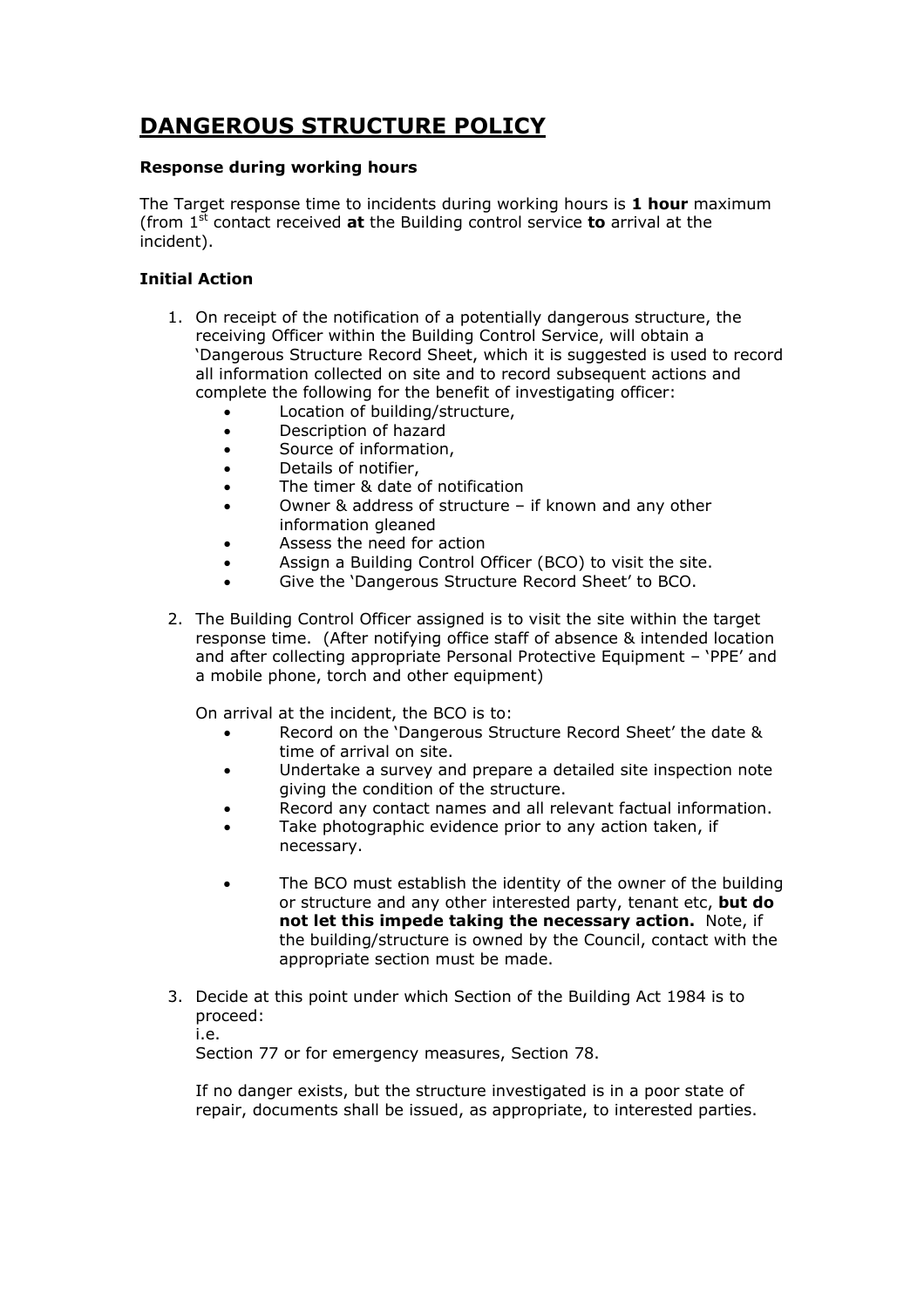If the structure visited is not dangerous or in a poor state of repair, details are to be recorded on the 'Site Record Sheet' to confirm this position and the file closed and attached to the appropriate Dangerous Structure main files on return to the office.

## **Notes:**

## **Regarding choice of action**

Section 77 should be used unless there is imminent danger to people in or around the building; bearing in mind that fencing or watching may be appropriate. This is important since, in any claim arising in proceedings to recover costs incurred in taking action under Section 78, the Court will consider whether the Authority should have taken action under Section 77 of the Act.

If the court considers that the Local Authority might reasonable have proceeded under Section 77, then any costs incurred either in whole of part, would not be recoverable.

It should be noted that if an owner or occupier of any premises sustains damage as a result of action being taken under Section 78, he is entitled to claim compensation from the Authority.

#### **Listed Buildings:**

If you suspect that a building may be listed, discuss the situation with the relevant Planning Officer on the action to be taken. However, if the situation warrants immediate action to be taken under Section 78, then this should take precedence.

#### **Filing**

The Dangerous Structure Notice File and relevant case files are retained in the system for three years before transferring to the appropriate archive system.

## **Action under Section 77**

- 1. Having inspected the dangerous structure and established ownership the appropriate dangerous structure letter to the owner is to be issued by recorded delivery, within 24 hours of the visit. Where appropriate, a copy of the letter is to be forwarded to interested parties.
- 2. A reasonable time limit for removing the danger must be determined. It should not exceed 14 days after the danger is first noted. If no response is forthcoming, maintain the initiative. The site should be regularly revisited according to the circumstances.
- 3. In the event of no action being taken, the building owner must be advised in writing that the council proposes to apply to the Magistrates Court for an order requiring (as appropriate):
	- (a) The repair of the offending building or structure and removal of the resultant waste materials.
	- (b) The demolition of the offending building or structure and removal of the resultant waste materials.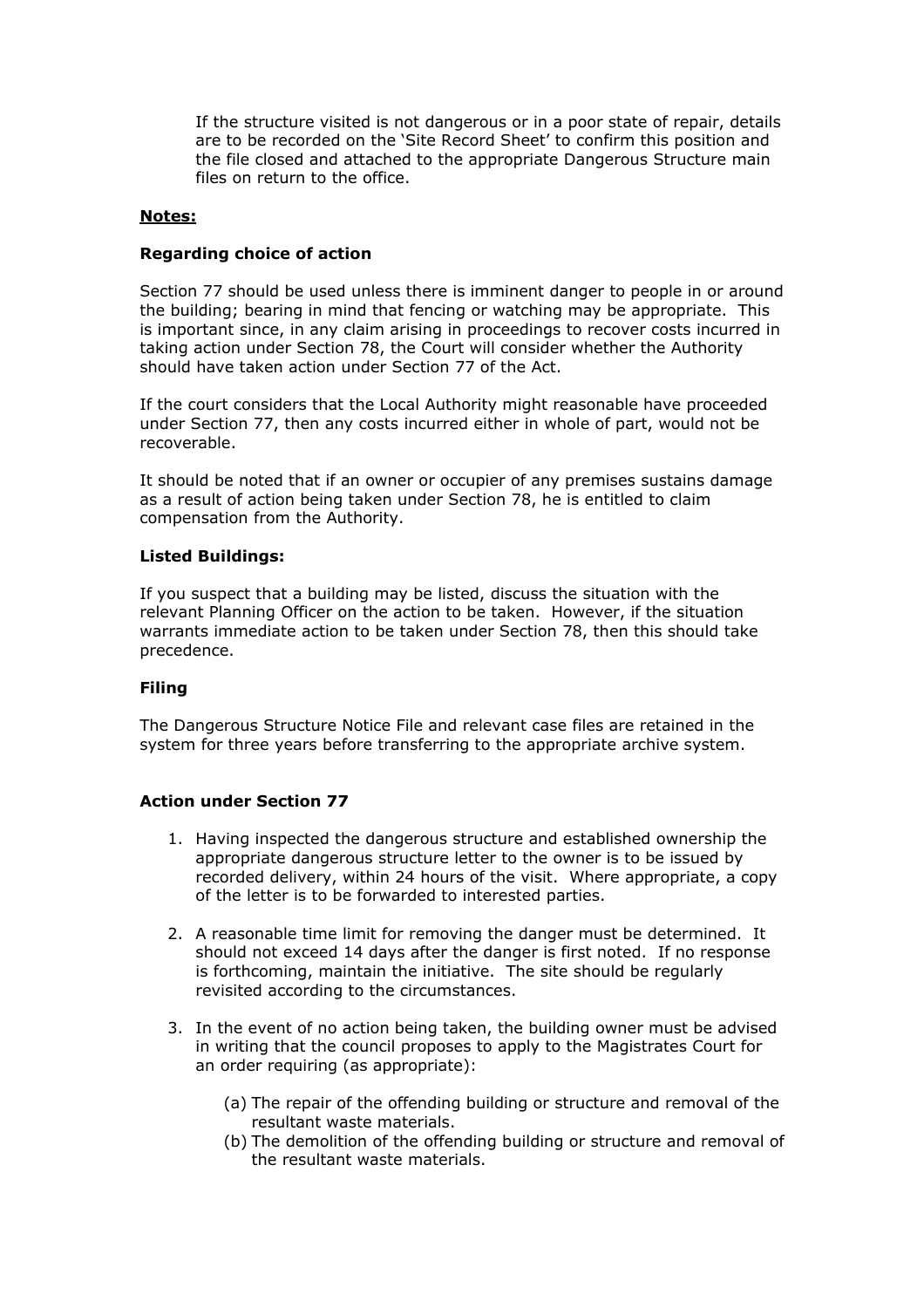- 4. Where the danger arises from overloading the building or structure, the Court may make an Order restricting the use until necessary remedial works have been carried out.
- 5. It should be pointed out again to the owner of the building or structure that failure to comply with a Court Order within the time specified could render them liable to a fine and that the Council could carry out the work and recover the costs in default.
- 6. If no action is taken, where necessary, prepare a report for submission to the relevant Committee, with a recommendation that application be made by the Council's Solicitor to the Magistrates Court for an Order requiring cessation of the dangerous condition.
- 7. Continue to monitor the situation in accordance with any relevant Court Order.

## **Action under Section 78**

1. Following an inspection of the dangerous building or structure, the BCO should decide whether immediate action is necessary. If so, the BCO must take reasonable steps to contact the owner and advise him of the Councils intention to take action to remove the immediate danger.

Note: the owner if contactable, must be given the opportunity to remove the danger immediately themselves. If this cannot be done, the BCO should proceed to make arrangements to carry out the work.

- 2. Arrangements should be made to carry out the work as follows:
	- (a) Where it is necessary to secure the temporary closure of a public highway, the local Police should be contacted at the earliest opportunity to implement the closure.
	- (b)Contact the Fire Service if required: **01926 423231 (Incident Desk)**
	- (c) To cut off services:
	- (d) If necessary through the appropriate emergency plan, advise interested parties of action being taken.
	- (e) Arrange for the work to be carried out as quickly as possible.
	- (f) In some cases, specialist structural advice may be required.
	- (g) For specialist demolition work or work involving large plant.
	- (h) Obtain an invoice for work carried out as soon as possible; add on own time and expenses, travelling etc.
	- (i) Raise a Credit Invoice Notification form for the cost incurred and pass to the Finance division with an explanatory memo.
- 3. If the work becomes necessary as a result of a Court Order, then the same procedures would be used.